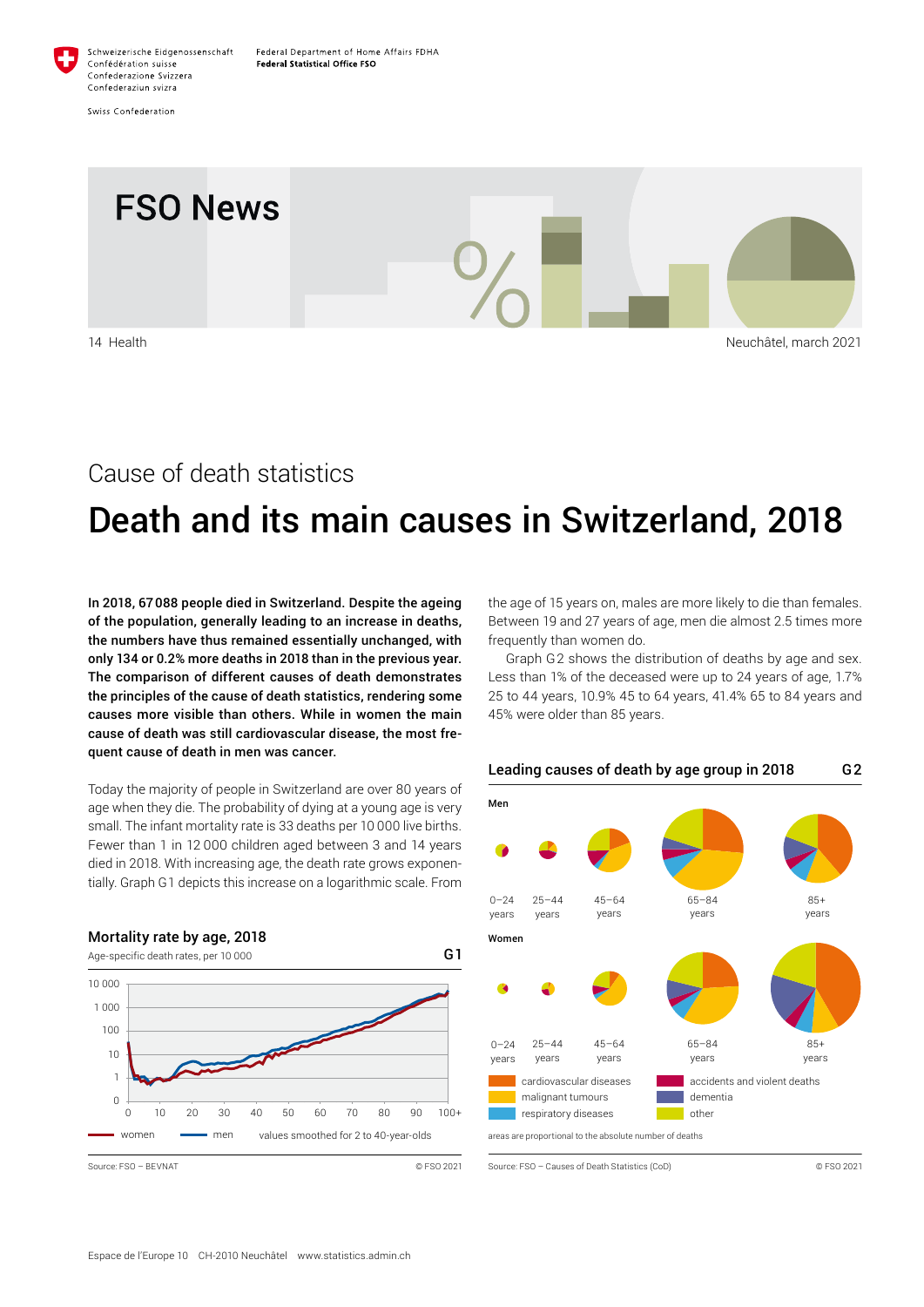Because diseases are less common and can be more effectively treated in young people, more old than young people are dying, doing so from diseases that are typical for this age group. Overall, deaths caused by cardiovascular disease are most common. This statement, however, only applies to deaths in total and to women. It does, however, no longer apply to men; in 2018, more men died from cancer than from cardiovascular disease. Overall, for people older than 80 years, cardiovascular disease is still the most common cause of death, while in men aged 40 to 80 and in women aged 30 to 80, cancer is the most common cause of death, followed by cardiovascular disease. External causes, especially accidents and suicide, are the main causes of death in 16 to 40 year old men and in 17 to 28 year old women. In newborns, congenital illnesses and birth-related problems cause 91% of deaths in the first week of life.

Up to four diagnoses are registered in the cause of death statistics, in exceptional cases up to five. 10% of deaths have one diagnosis, 21% two, 27% three and 37% have four. In 3.6% of deaths, the diagnosis is unknown. The number of diagnoses increases with age (Graph G3), the largest number of diagnoses Multiple causes of death by age, 2018 G3 unknown 1 diagnose 2 diagnoses 3 diagnoses 4–5 diagnoses  $\Omega$ % 10% 20% 30% 40% 50% 60% 70% 80% 90% 100%  $\circ$ 1–14 15–19 20–24 25–29 30–34 35–39 40–44 45–49 50–54 55–59 60–64 65–69 70–74 75–79 80–84 85–89  $\frac{1}{9}$ 95–99 100 and more

Source: FSO – Causes of Death Statistics (CoD) © FSO 2021

from some other main cause, cardiovascular diagnoses were provided as well. Thus, of 39 294 cardiovascular diagnoses, 52.3% were the underlying cause of death and 47.7% were a secondary cause.

Cancer was 17 360 times the main cause of death, corresponding to 90.2% of deaths where cancer was diagnosed. There were 6454 deaths with a main diagnoses of dementia, and an additional 4728 deaths with dementia being a secondary diagnosis. A similar distribution of main and secondary diagnoses is seen in deaths from external causes: 3920 versus 2377.

In contrast, specific infectious diseases were the main cause of only 806 deaths, but were coded as secondary cause in 4243 cases. Additionally, infectious diseases are coded in organ-related chapters of the classification (e.g., pneumonia is coded as J09 to J18 in the chapter of respiratory diseases),

| The most frequent cause of death was cardiovascular disease,     |
|------------------------------------------------------------------|
| registered with 20 596 deaths in 2018, where cardiovascular dis- |
| ease was the main diagnosis. In 18 698 other cases, who died     |

Even if two or more diseases have contributed to a death, only the main diagnosis appears in the usual statistical reports. In 2018, 75 234 secondary diagnoses from a disease group other than the main diagnosis were reported. Several diagnoses from the same disease group, e.g. heart attack and high blood pres-

|                            | Number of main<br>diagnoses | Thereof infectious<br>diseases | Number of secondary<br>diagnoses | % as main diagnosis | % as secondary<br>diagnosis |
|----------------------------|-----------------------------|--------------------------------|----------------------------------|---------------------|-----------------------------|
| Cardiovascular diseases    | 20 596                      | 78                             | 18 698                           | 52.4                | 47.6                        |
| Cancer                     | 17 360                      | $\Omega$                       | 1884                             | 90.2                | 9.8                         |
| Dementia                   | 6454                        | 0                              | 4728                             | 57.7                | 42.3                        |
| External causes            | 3920                        | $\Omega$                       | 2 3 7 7                          | 62.3                | 37.7                        |
| Infectious diseases        | 806                         | 806                            | 4 2 4 3                          | 16.0                | 84.0                        |
| Respiratory organs         | 4 6 2 3                     | 1720                           | 7674                             | 37.6                | 62.4                        |
| All other diagnoses        | 12875                       | 543                            | 30 680                           | 29.6                | 70.4                        |
| Sum of diagnoses           | 67088                       | 3 1 4 7                        | 75 234                           | 47.1                | 52.9                        |
| Infections in all chapters |                             | 3 1 4 7                        | 9 2 5 4                          | 25.4                | 74.6                        |

#### Main and secondary diagnoses, 2018 THE SECONDITY CONSUMING THE SECOND TO THE SECOND THE SECOND THE SECOND THE S

being registered for 80 to 94 year-olds.

sure, are only considered once.

Multi-morbidity

Source: FSO – Cause of Death Statistics (CoD) © FSO 2021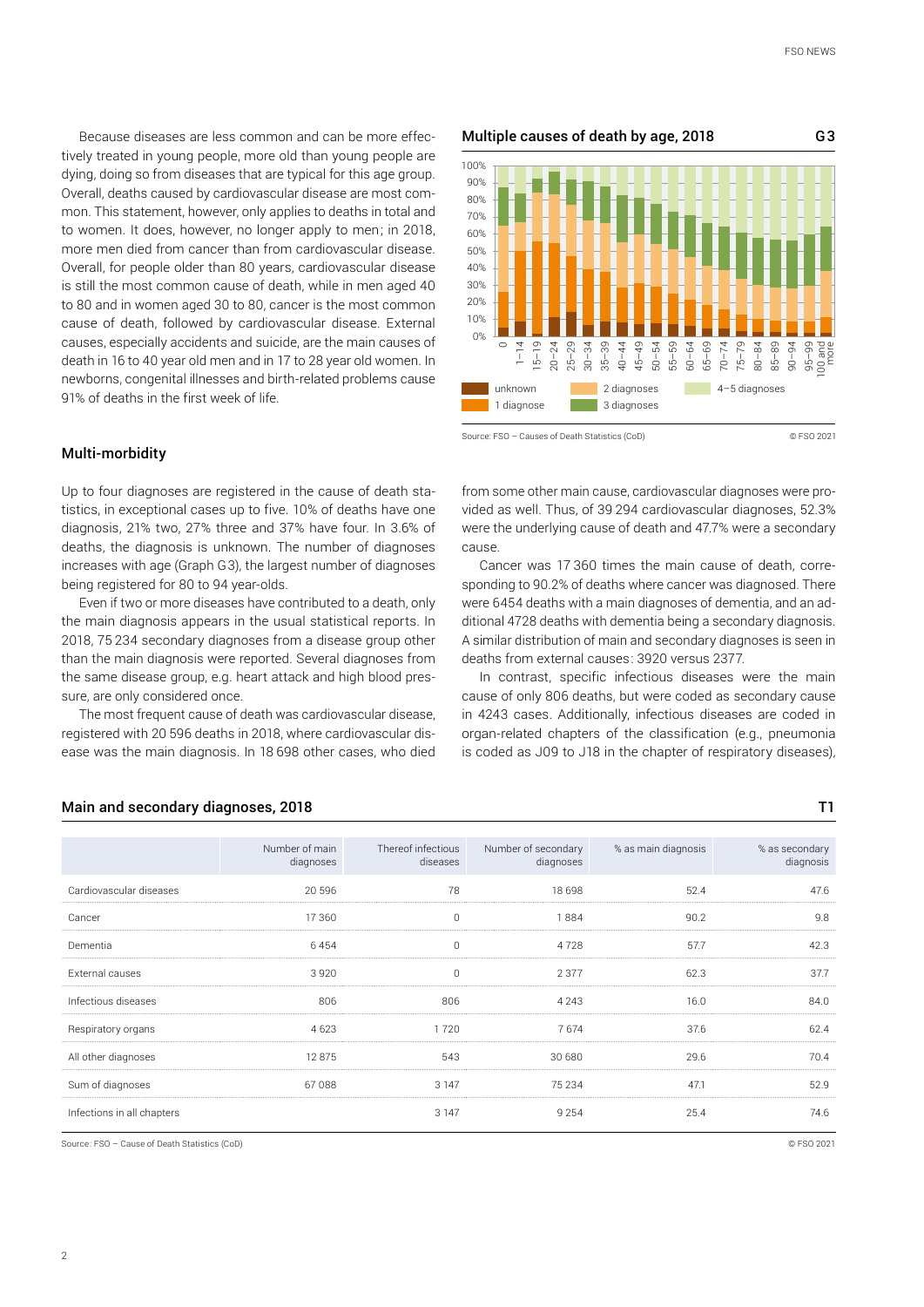2341 times as main and 6460 times as secondary code. In the 2018 mono-causal report on causes of death, infectious diseases are 806 times the main cause of death, representing only 4.7% of all cases, but are actually mentioned on 12 401 or 18% of all death certificates.

Similarly, diseases of the respiratory organs are main cause only in 38% but secondary cause in 62% of cases. The reason for this is that persons who are weakened by a serious illness often fall ill with pneumonia from which they die. The flu (influenza) also often affects people who are already weakened by another major illness and does therefore often not appear as the main cause of death.

#### The role of infectious diseases

In cause of death statistics, the main cause of death is the disease that occurs at the beginning of the causal chain of events. Infectious diseases are often not at the beginning of the causal chain, but occur as complications later on in the process: A weakened body can no longer defend itself against bacterial or viral pathogens, and terminal pneumonia or sepsis develops.

Infectious diseases are under-represented in standard causes of death reports also for another reason: They are not only coded in the ICD-10 main chapter of infectious diseases (codes A00-B99) but also in other main chapters of the classification (e.g., pneumonia is coded as J09 to J18 in the chapter of respiratory diseases).

#### Seasonal distribution of deaths in 2018

The number of cases of death is subject to considerable seasonal fluctuation. If the 67 088 deaths of 2018 had been evenly distributed over the months of the year, some 5590 deaths would have occurred in each month. In reality, more people die in the winter half-year, with a maximum of about 6000 deaths in January. In the summer half-year (June to September) markedly fewer people die, namely about 5000 per month. This normal seasonal fluctuation concerns almost exclusively individuals over 65 years of age.

The model used continuously to examine whether there is *excess mortality* relies on data from the past ten years and takes into consideration the ageing of the population, which is expected to lead to 500 more deaths per year. Only persons who have died in Switzerland and were residents are included in the data, i. e. the approximately 600 people with residency in Switzerland who die abroad each year are not considered.

In 2018, 66 300 of these residents have died, corresponding approximately to the number expected based on the 10-year trend, despite a wave of influenza in the spring of the 2018. From May until the end of the year, a lower number of deaths occurred, offsetting the spring excess mortality (Graph G4).

#### Weekly number of deaths in 2018



Source: FSO – Cause of Death Statistics (CoD) © FSO 2021

#### Number of deaths: Trends and forecast

Since the 1980s, approximately 60 000 persons have died annually in Switzerland. The last time the number of deaths was below 60 000 was in 1987. Over the subsequent 20 years, the annual number of deaths was around 62 000 (Graph G5). Due to the high proportion of women among elderly people, more women than men have died each year since 1995.

The FSO's population development scenarios for 2020-2050<sup>1</sup> indicate that the number of deaths will rise over the next years and decades (Graph G5). This is mainly due to the demographic development, namely the increase in the proportion of older people in Switzerland.





<sup>1</sup> [https://www.bfs.admin.ch/bfs/de/home/statistiken/bevoelkerung/zukuenft](https://www.bfs.admin.ch/bfs/en/home/statistics/population/population-projections.assetdetail.12847542.html)[ige-entwicklung.assetdetail.12847542.html](https://www.bfs.admin.ch/bfs/en/home/statistics/population/population-projections.assetdetail.12847542.html)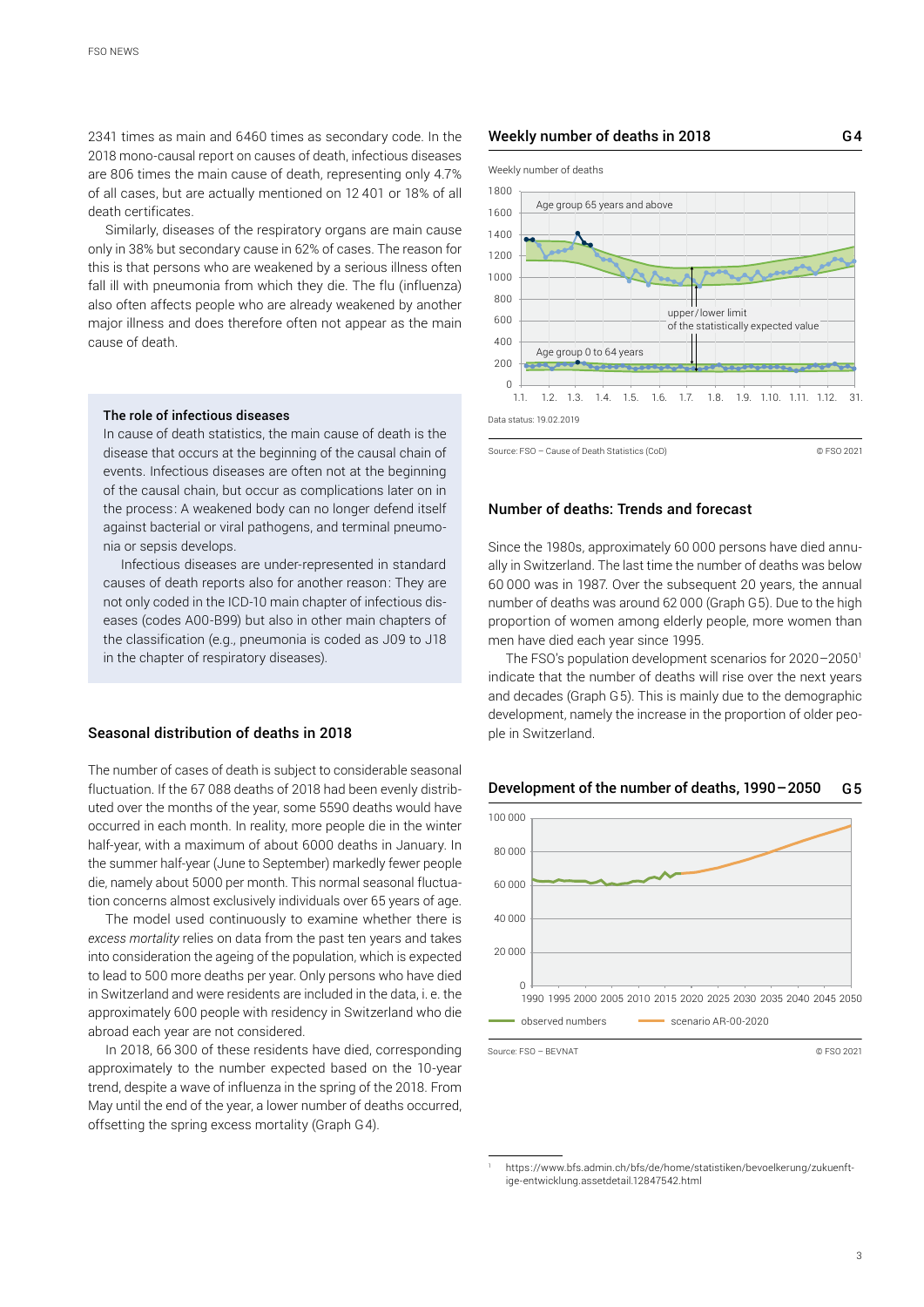#### Trends in the mortality rate

The standardised mortality rate merges the age-specific mortality rates into one figure while eliminating the effects of the changing age structure of the population over time. The time series shows a considerable decrease over the last few decades (Graph G6). The mortality rate among women decreased faster than the mortality rate among men until 1977. Since then, the annual decrease has somewhat decelerated and rates among men and women have further converged. From 2017 to 2018, the decline in standardised mortality rates was 4.1% in men and 1.3% in women.

#### Developement of mortality in Switzerland, 1969–2018 G6



Source: FSO – Causes of Death Statistics (CoD) © FSO 2021

#### Trends in potential years of life lost

Premature mortality is measured by the number of *years of potential life lost* (YPLL). In 2018, men lost 101 345 potential years and women 59 943 potential years, corresponding to a change in comparison with 2017 of 2.2% and +6.1% in men and women, respectively.

The standardised rate of the YPLL per 100 000 inhabitants has decreased to less than a third in women and to slightly over a quarter in men, compared to 1969 (Graph G7). In the second half of the 1980s, for men this development temporarily came to a halt following the Aids epidemic. Since then, however, it has progressed more rapidly in men than in women. From 2017 to 2018, the YPLL rates have further decreased in men but not in women.

#### Definition

The years of potential life lost (YPLL) is an indicator used to quantify premature mortality. In order to calculate the YPLL, the total number of deaths in each age group is weighted according to the number of years of life left until the upper reference age of 70 years. If death occurs at the age of 5 years, for example, the number of YPLL is 65. The upper age reference is commonly set at 70 for reasons of comparability (used e.g. by the OECD).



Standardised rate per 100000 inhabitants



Source: FSO – Causes of Death Statistics (CoD) © FSO 2021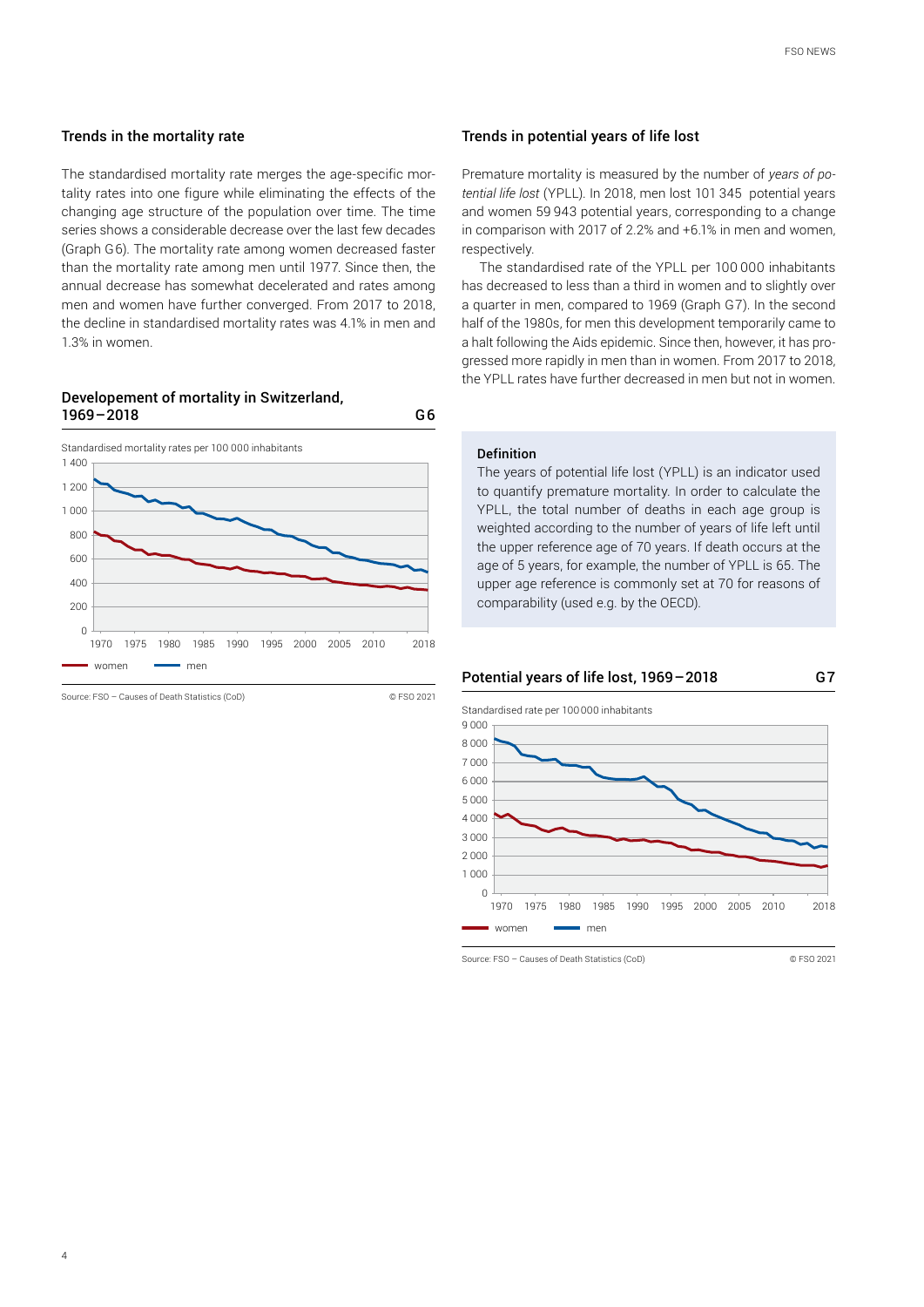#### Cause of death indicators

Causes of death can be reported by various indicators to elucidate different aspects. Table 2 shows eight indicators. The simplest indicators are the absolute number of deaths due to a particular cause and the percentage of all deaths due to that cause. These figures can be directly compared with one another and tell which causes of death are common and which ones are rare. The crude rate puts the number of deaths in relation to the resident population but does not take the age distribution of the population into account. Standardised rates account for this and can therefore be used to compare mortality between years and among different regions. The years of potential life lost (YPLL) indicates premature mortality, pointing out where prevention might be most effective.

The average age at death clearly demonstrates that different health problems occur at different phases of life. Among men, the widest gap occurs between external causes (especially accidents and suicides) and dementia. On average, men die from dementia at 86 years of age, whereas accidental deaths or suicides occur at 22 years or even earlier in life. As a consequence, only 0.3% of the lost potential life years are lost to dementia, compared to 26.6% lost to external causes.

Among women, the widest gap is between dementia and cancer. Their average age at death from dementia is 88 years and that from cancer is 74 years. Women lose 0.4% of potential years of life to dementia but 45.1% to cancer. The age at which men and women die from accidents differs greatly, as frequent falls at old age among women are not infrequently fatal.

#### Indicators for the main causes of death, 2018 The main cause of death, 2018

| Cause of death<br>(main diagnosis) | Number | % of all deaths | Crude rate <sup>1</sup> | Standardised<br>rate <sup>2</sup> | $PYLL$ abs <sup>3</sup> | % of PYLL | PYLL stand.<br>rate <sup>4</sup> | Average age at<br>death (years) |
|------------------------------------|--------|-----------------|-------------------------|-----------------------------------|-------------------------|-----------|----------------------------------|---------------------------------|
| Men                                |        |                 |                         |                                   |                         |           |                                  |                                 |
| Total                              | 32398  | 100.0           | 764.6                   | 492.1                             | 101345                  | 100.0     | 2280.0                           | 76.5                            |
| Cardiovascular diseases            | 9418   | 29.1            | 222.3                   | 134.6                             | 15600                   | 15.4      | 331.2                            | 80.7                            |
| Cancer                             | 9545   | 29.5            | 225.3                   | 149.1                             | 29 5 57                 | 29.2      | 630.5                            | 74.0                            |
| Respiratory diseases               | 2395   | 7.4             | 56.5                    | 33.8                              | 2885                    | 2.8       | 61.0                             | 80.8                            |
| External causes                    | 2233   | 6.9             | 52.7                    | 40.0                              | 26924                   | 26.6      | 661.1                            | 64.5                            |
| Dementia                           | 2004   | 6.2             | 47.3                    | 26.3                              | 305                     | 0.3       | 6.1                              | 85.8                            |
| all other diagnoses                | 6803   | 21.0            | 160.6                   | 108.2                             | 26074                   | 25.7      | 590.5                            | 73.7                            |
| Women                              |        |                 |                         |                                   |                         |           |                                  |                                 |
| <b>Total</b>                       | 34690  | 100.0           | 805.4                   | 344.4                             | 59943                   | 100.0     | 1374.0                           | 82.1                            |
| Cardiovascular diseases            | 11 178 | 32.2            | 259.5                   | 91.4                              | 5 1 5 9                 | 8.6       | 112.8                            | 86.9                            |
| Cancer                             | 7815   | 22.5            | 181.4                   | 101.1                             | 27031                   | 45.1      | 587.9                            | 74.3                            |
| Respiratory diseases               | 2228   | 6.4             | 51.7                    | 21.1                              | 2072                    | 3.5       | 45.9                             | 83.3                            |
| External causes                    | 1687   | 4.9             | 39.2                    | 20.4                              | 10964                   | 18.3      | 282.1                            | 75.7                            |
| Dementia                           | 4450   | 12.8            | 103.3                   | 33.5                              | 233                     | 0.4       | 4.5                              | 88.4                            |
| all other diagnoses                | 7332   | 21.1            | 170.2                   | 76.9                              | 14484                   | 24.2      | 341.2                            | 80.5                            |

Crude rate: Number of deaths per 100,000 inhabitants.

<sup>2</sup> Standardised rate: Direct age-standardisation with European standard population 1980.<br><sup>3</sup> YPLL: Potential years of life lost in persons dying before age 70.

YPLL standardised rate: YPLL per 100,000 inhabitants, age-standardised.

Source: FSO – Cause of Death Statistics (CoD) © FSO 2021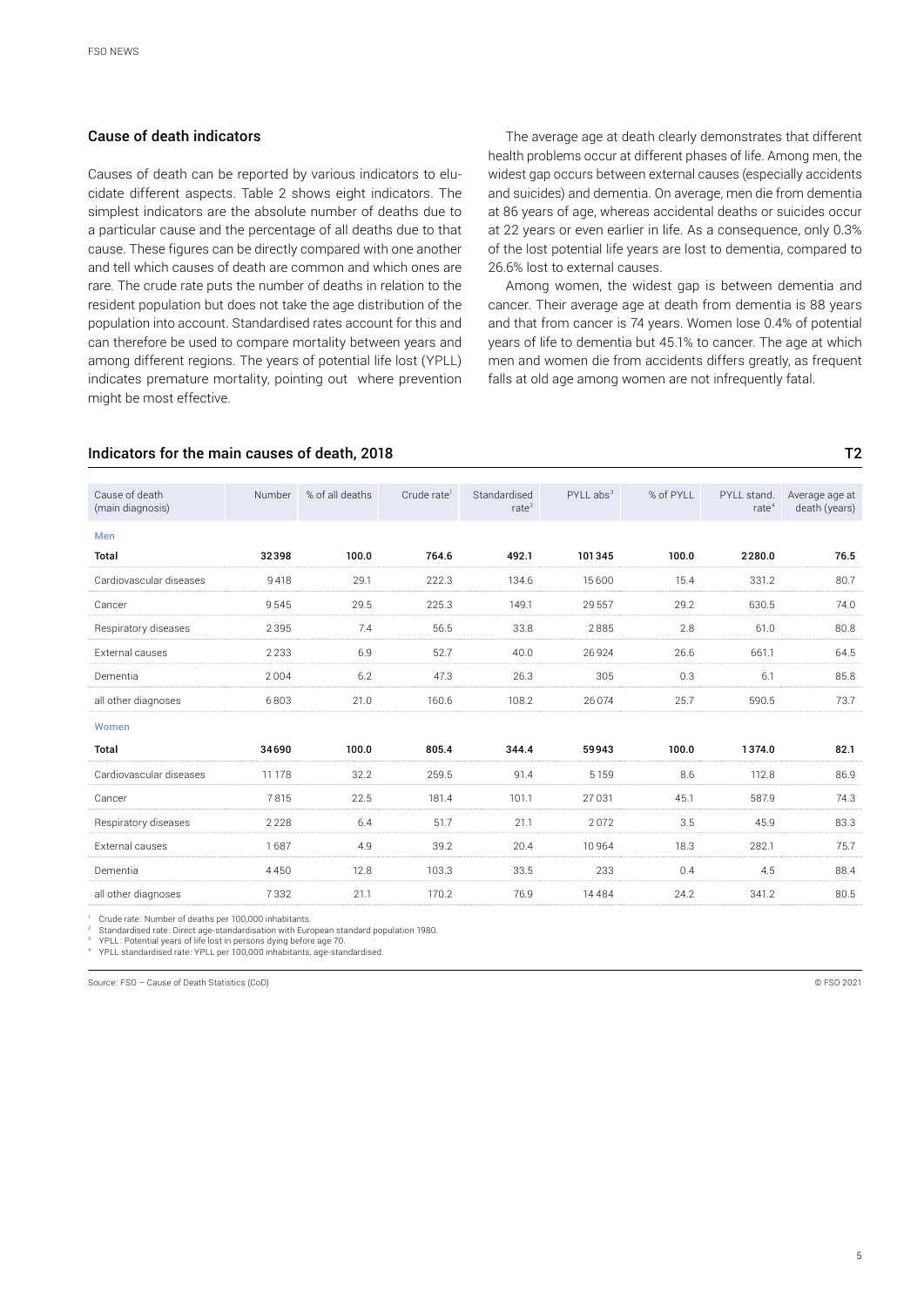#### Missing data

For 3.6% of deaths in 2018 the cause of death is unknown. This is either because no diagnosis could be made or because the diagnosis was not communicated to the FSO. Information is incomplete for 2.7% of deaths occurring in Switzerland (99% of all deaths) and for 91.9% of deaths occurring abroad (1% of all deaths). The percentage of unknown causes of death decreases from around the age of 45 years onwards.

### Further information on the cause of death statistics on the internet:

www.statistik.ch  $\rightarrow$  [Look for statistics](https://www.bfs.admin.ch/bfs/en/home/statistics/health/state-health/mortality-causes-death.html)  $\rightarrow$  14 - Health  $\rightarrow$  State of health  $\rightarrow$  [Mortality, causes of death](https://www.bfs.admin.ch/bfs/en/home/statistics/health/state-health/mortality-causes-death.html)

#### Data source and methods

The Swiss Cause of Death Statistics were introduced in 1876. They are based on the medical cause of death certificates. Diagnoses are recorded in plain medical language, the subsequent coding being based on the ICD-10 and conducted by the Federal Statistical Office according to the rules defined by the WHO. All collected data are treated anonymously and in strictly confidentially and are subject to the provisions of the Federal Data Protection Act of 19 June 1992 (SR 235.1). Publications on the cause of death statistics relate to persons who were resident in Switzerland, i. e. who were part of the permanent resident population, independent of their nationality and place of death.